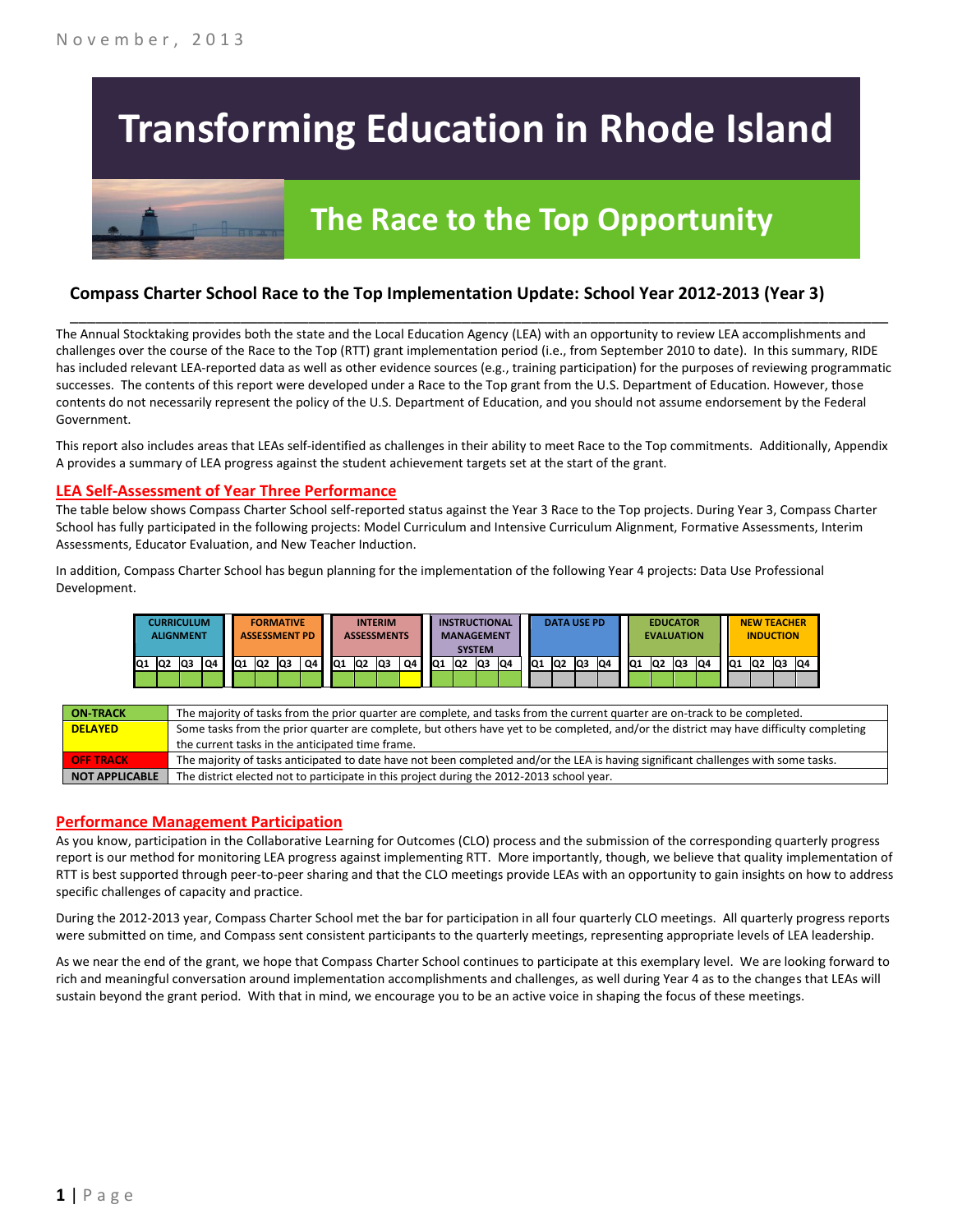#### **System of Support 1: Standards and Curriculum**

Based on the quarterly progress reports submitted by Compass, as well as participation in additional applicable activities through the end of the 2012-2013 school year, we have assessed the district as 'on track (green),' 'delayed (yellow),' 'off track/at risk (red)', or 'not applicable (grey) on each of the Year 3 System of Support 1 scope of work tasks for Race to the Top. This assessment is reflected in the table below. Please note that further description of these statuses can be found on page one of this report.

To best prepare for their transition to the Common Core, Compass hired a math consultant from Providence College to work with teachers individually and on teams to align their curriculum to the math standards. Each 'step' met with the consultant to develop aligned curriculum, and to ensure that they had a deep understanding of the standards in preparation for the transition in school year 2013-2014; based on teacher feedback, Compass reported that the teachers found his expertise helpful in ensuring deep understanding of the mathematics standards. In ELA, teachers worked throughout the year on a progression chart based on the core standards. This common rubric for informative writing will be used to evaluate student progress in a calibrated way school-wide, and will provide continuity among grade levels. Finally, teachers from Compass attended supplemental RIDE professional development on key instructional shifts and reported that the workshops were also very helpful.

We commend Compass on their work in this area, and are happy to hear that Compass has found access to consultative expertise, as well as RIDE professional development, valuable. Looking ahead, we hope that the school will continue to participate in supplemental RIDE professional development sessions on an as-needed basis, schedule permitting. We also look forward to hearing about opportunities that Compass has created for collaboration across other districts and/or schools in the state.

| Intensive Curriculum Alignment and Model Curriculum Development                                                                                                                                                                                           | Year 3:SY12-13 |                                         |                |                |  |  |
|-----------------------------------------------------------------------------------------------------------------------------------------------------------------------------------------------------------------------------------------------------------|----------------|-----------------------------------------|----------------|----------------|--|--|
|                                                                                                                                                                                                                                                           | Q <sub>1</sub> | Q <sub>2</sub>                          | Q <sub>3</sub> | Q <sub>4</sub> |  |  |
| Develop and communicate a multi-year Transition Plan for the Common Core State Standards implementation, including clear<br>expectations for school level transition benchmarks and a plan for developing a curriculum aligned to the CCSS in grades K-12 |                | Modify as Modify as Modify as<br>needed | needed         | needed         |  |  |
| Identify opportunities for educators to work collaboratively to deepen understanding of CCSS (e.g. Common Planning Time, grade<br>level team, department meetings, faculty meetings)                                                                      |                | Modify as Modify as Modify as<br>needed | needed         | needed         |  |  |
| Create implementation plan, including the identification of aligned resources, to support roll out of new curricula                                                                                                                                       |                | Modify as Modify as Modify as<br>needed | needed         | needed         |  |  |
| Develop curriculum aligned to the Common Core State Standards, including participation in Dana Center curriculum writing and<br>leadership sessions (if applicable)                                                                                       |                | X                                       | x              |                |  |  |

*\*Please note: the 'x' in the above table represents the anticipated completion timeline set by RIDE, not when the district completed the task. Additionally, for further clarification on the criteria used to select each status, consult the description on page one of this report.*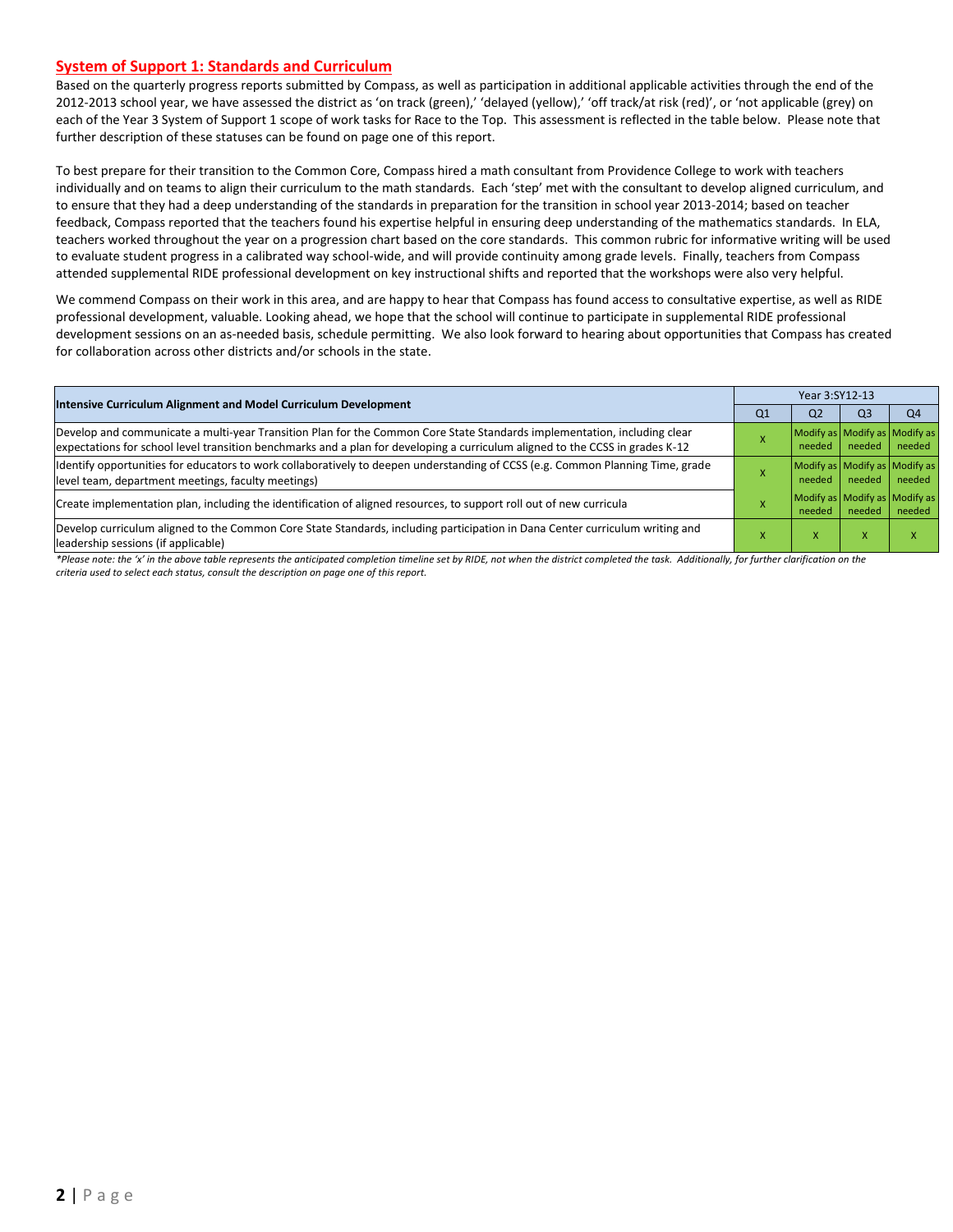#### **System of Support 2: Instructional Improvement Systems**

During the 2012-2013 school year, Compass chose to implement three of the four Race to the Top projects in System of Support 2 (Formative Assessments, Interim Assessments, and the Instructional Management System). Based on the quarterly progress reports submitted by Compass, as well as participation in additional applicable activities through the end of the 2012-2013 school year, we have assessed the district on each of the Year 3 scope of work tasks for those applicable projects.

Compass was one of the partners with RIDE in developing the content for the Formative Assessment online professional development modules. We appreciate their partnership, as well as continued focus on this as an area of staff professional development during the 2012-2013 school year. The majority of teachers at Compass participated in the training or in the content development prior to school year 2013-2014; for the remaining educators, a facilitator has been designated to continue ongoing training in the 2013-2014 school year. RIDE is pleased to hear that the use of formative assessments, specifically in the area of writing, has increased since the training and that Compass has received positive feedback from their teachers on the modules overall.

In addition to configuring the Instructional Management System (IMS) to provide educator access to both Interim Assessments and the Formative Assessment PD modules, Compass Charter School also used the IMS for student data and roster verification data. In the quarterly progress update report, Compass noted that they piloted the interim assessments at the start of the 2012-2013 school year, with a select number of teachers administering the tests online to math classes in all grade levels. While the items were helpful, the overall administration of the fixed form assessments was too time consuming, given the other obligations occurring. We hope that Compass will consider utilizing the ELA and Math test construction tool and item bank as a way to engage teachers in CCSS-aligned assessment items without the constraints of the fixed form tests.

In the upcoming CLO sessions, we look forward to hearing about the Compass's plans for implementing new initiatives, or deepening engagement in initiatives implemented during the 2012-2013 school year. Additionally, Compass has indicated that they will fully participate in the Data Use Professional Development, and we look forward to hearing more about Compass's plans for implementing this new initiative.

| Interim Assessments (accessed via the Instructional Management System)                                                                                                                  | Year 3:SY12-13    |                                      |                                                            |    |  |  |
|-----------------------------------------------------------------------------------------------------------------------------------------------------------------------------------------|-------------------|--------------------------------------|------------------------------------------------------------|----|--|--|
|                                                                                                                                                                                         | Q1                | Q <sub>2</sub>                       | Q3                                                         | Q4 |  |  |
| Develop protocols or expectations regarding the use of interim assessment to inform instruction including timelines for<br>administration and process for scoring and reporting results |                   |                                      |                                                            |    |  |  |
| Send LEA-determined facilitators to RIDE provided training on both the Fixed-Form assessment tool and the test-building tool                                                            | <b>Fixed Form</b> | <b>Test</b><br><b>Builder</b>        |                                                            |    |  |  |
| Train of educators in the LEA on the administration and use of interim assessments utilizing RIDE-trained facilitators                                                                  |                   | X                                    |                                                            |    |  |  |
| Administration of Interim Assessments in selected grades and content area(s)                                                                                                            | $1st$ Fixed       | $\blacksquare$ 2 <sup>nd</sup> Fixed | 3 <sup>rd</sup> Fixed<br>Form Test   Form Test   Form Test |    |  |  |

| <b>Instructional Management System (IMS)</b>                                                                                                                                                              |                                         | Year 3:SY12-13 |                |                |  |  |  |
|-----------------------------------------------------------------------------------------------------------------------------------------------------------------------------------------------------------|-----------------------------------------|----------------|----------------|----------------|--|--|--|
|                                                                                                                                                                                                           | Q <sub>1</sub>                          | Q <sub>2</sub> | Q <sub>3</sub> | Q <sub>4</sub> |  |  |  |
| Designate an LEA data steward to support decision making around data collections and systems implementation and to provide input<br>and feedback on data initiatives through designated representatives   | As needed As needed As needed As needed |                |                |                |  |  |  |
| Maintain data quality standards of local student information systems and upload local assessment data and program information as<br>required by RIDE in a timely manner                                   |                                         |                | ⋏              | ↗              |  |  |  |
| Following RIDE training, LEA Administrative Users and LEA Trainers configure the IMS for educator use and to provide end users with<br>access and training needed to utilize the IMS for daily activities |                                         |                | ж              | ↗              |  |  |  |
| Deepen the understanding and use of the IMS among all educators                                                                                                                                           | $\lambda$                               |                |                |                |  |  |  |

| 'Data Use' Professional Development                                                                                                           | Year 3:SY12-13 |                |                |                |  |  |
|-----------------------------------------------------------------------------------------------------------------------------------------------|----------------|----------------|----------------|----------------|--|--|
|                                                                                                                                               | Q1             | Q <sub>2</sub> | Q <sub>3</sub> | O <sub>4</sub> |  |  |
| In coordination with RIDE, select 'Data Use' training dates for each cohort of schools, as applicable                                         |                |                |                | Year 2         |  |  |
| Identify and provide RIDE with the leadership team members from each school who will participate in Year 2 training cohorts, as<br>applicable |                |                |                | Year 2         |  |  |
| Following 'Data Use' professional development, identify district and school practices to sustain and deepen data use and<br>collaboration     | Year 1         | Year 1         | Year           | Year $1$       |  |  |

\* Please note that, for this project, 'year 1' refers to cohort 1 taking place during the 2012-2013 school year, and 'Year 2' refers to cohort 2 taking place during the 2013-2014 school year.

| [Formative Assessment Professional Development Modules (accessed via the Instructional Management System)        | Year 3:SY12-13 |                |                         |                |  |
|------------------------------------------------------------------------------------------------------------------|----------------|----------------|-------------------------|----------------|--|
|                                                                                                                  | Q <sub>1</sub> | Q <sub>2</sub> | Q <sub>3</sub>          | Q <sub>4</sub> |  |
| Identify facilitators who will support the implementation of formative assessment practices in daily instruction |                |                |                         | SY13-14        |  |
| Coordinate participation of educators in training modules and communities of practice                            | SY12-13        |                | SY12-13 SY12-13 SY13-14 |                |  |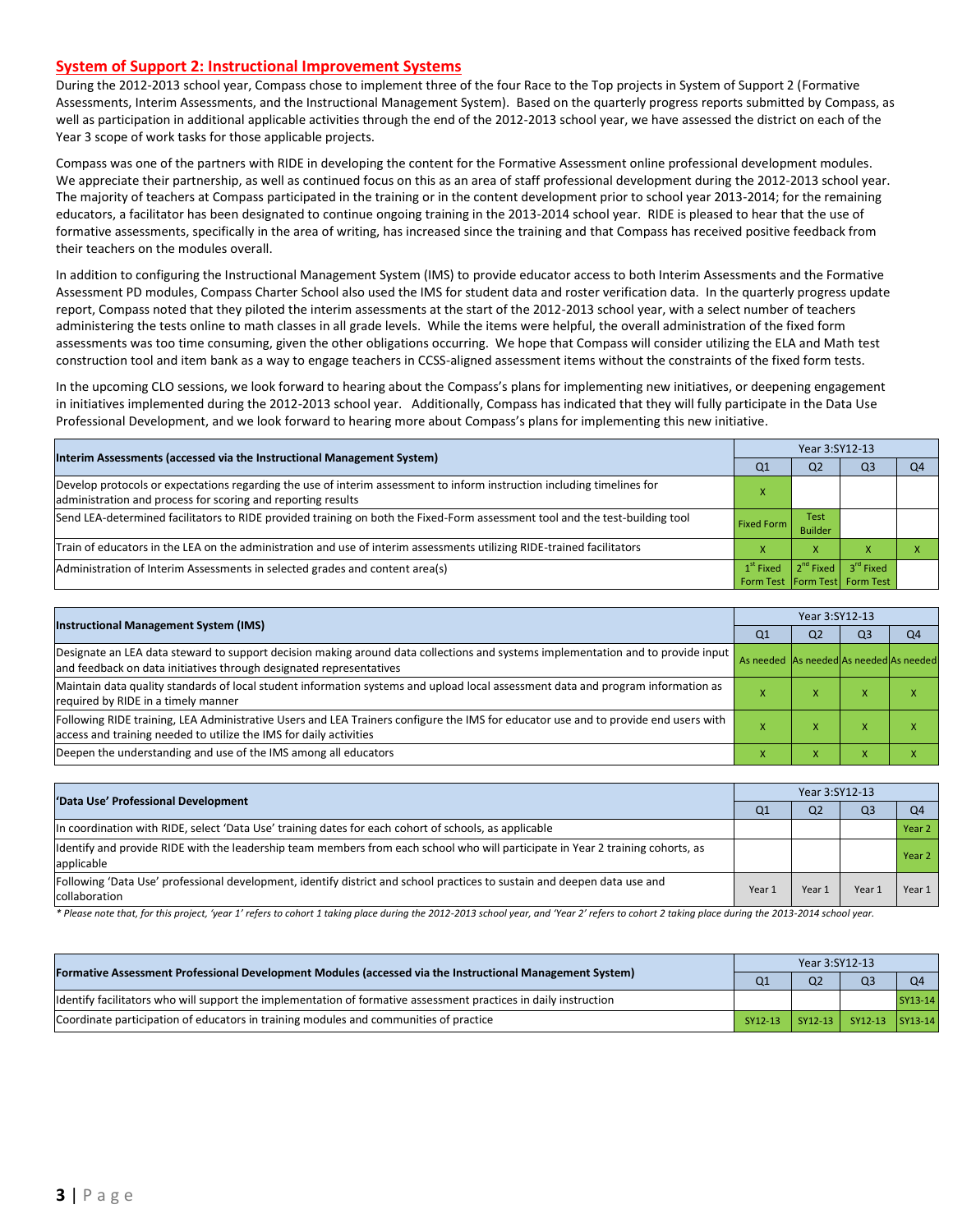#### **System of Support 3: Educator Effectiveness**

During the 2012-2013 school year, Compass fully implemented all components of System of Support 3 - the Rhode Island model for teacher and building administrator evaluations; and final effectiveness ratings for all teachers have been submitted to RIDE. Based on the quarterly progress reports submitted by Compass, as well as participation in additional applicable activities through the end of the 2012-2013 school year, we have assessed the district on each of the Year 3 scope of work tasks for Educator Evaluation.

Compass noted in their quarterly progress update report that, despite initial issues with technology access, they were able to utilize the Educator Performance and Support System (EPSS) to facilitate the evaluation process. The school also noted that teachers made progress throughout the school year on their Student Learning Objectives (SLOs), and that they are finding the evaluation process to be a helpful structure. While evaluators noted that not all classroom instruction fit into the predefined categories of the observation rubrics, the language provided a strong foundation for feedback and discussion among the educators.

All applicable Compass administrators attended teacher evaluator trainings. RIDE is also pleased to note that teachers and evaluators within the district participated in supplemental activities, such as Student Learning Objective workshops and the FFTPS calibration videos. We hope that participants found these supports helpful in increasing comfort with the evaluation process. Additionally, district administrators attended applicable summer 2013 training. Looking ahead, RIDE would like to remind the district of their responsibility to ensure that all personnel responsible for evaluating both teachers and building administrators participate in applicable training activities in the summer as well as throughout the school year.

As we enter into the final year of the Race to the Top grant, RIDE encourages Compass to continue to engage their CLO peers in thinking about continuous support for evaluation implementation, as well as how evaluation data is being used to identify professional development needs.

|                                                                                                                                                                                                      |                               |                | Year 3:SY12-13                             |                                  |
|------------------------------------------------------------------------------------------------------------------------------------------------------------------------------------------------------|-------------------------------|----------------|--------------------------------------------|----------------------------------|
| <b>Educator Evaluation</b>                                                                                                                                                                           | Q <sub>1</sub>                | Q <sub>2</sub> | Q <sub>3</sub>                             | Q <sub>4</sub>                   |
| Participate in educator evaluation model design, development and refinement feedback opportunities                                                                                                   | X                             | X              | X.                                         | $\mathsf{x}$                     |
| Identify District Evaluation Committee members, responsible for monitoring the implementation of the system and providing<br>recommendations to LEA leadership teams                                 |                               |                |                                            | X                                |
| Identify individuals who will serve as primary and, if applicable, secondary/complementary evaluators                                                                                                |                               |                |                                            | X                                |
| Send all required evaluators to RIDE-provided evaluator training on model; Send evaluators and system administrators to training on<br>the Educator Performance Support System (EPSS) data system    |                               |                | Mid-year<br>half-day<br>training           | Mid-year<br>half-day<br>training |
| Examine LEA Policies and Contracts for Challenges; where applicable, consider memorandums of understanding or contract renewal<br>language which will support district implementation of evaluations | X                             | X              | X                                          | $\mathsf{x}$                     |
| Create a plan for the appropriate use of funds to support implementation of educator evaluation system                                                                                               |                               |                |                                            | X                                |
| Complete required components of RI Model for educator and building administrator evaluations                                                                                                         | SLO <sub>s</sub> and<br>Goals | Midyear        | Midyear<br>Conference Conference Summative | <b>EOY Report</b><br>&<br>rating |
| Submit evaluation data and documentation (e.g. component and summative level ratings, verified rosters); provide other requested<br>information to support RIDE research and system improvement      | $\boldsymbol{\mathsf{x}}$     | X              | $\mathsf{x}$                               | $\mathsf{x}$                     |
| Use Evaluation Data to identify individual and school/district-wide professional development needs and act on those needs                                                                            |                               |                | $\mathsf{x}$                               | $\mathsf{X}$                     |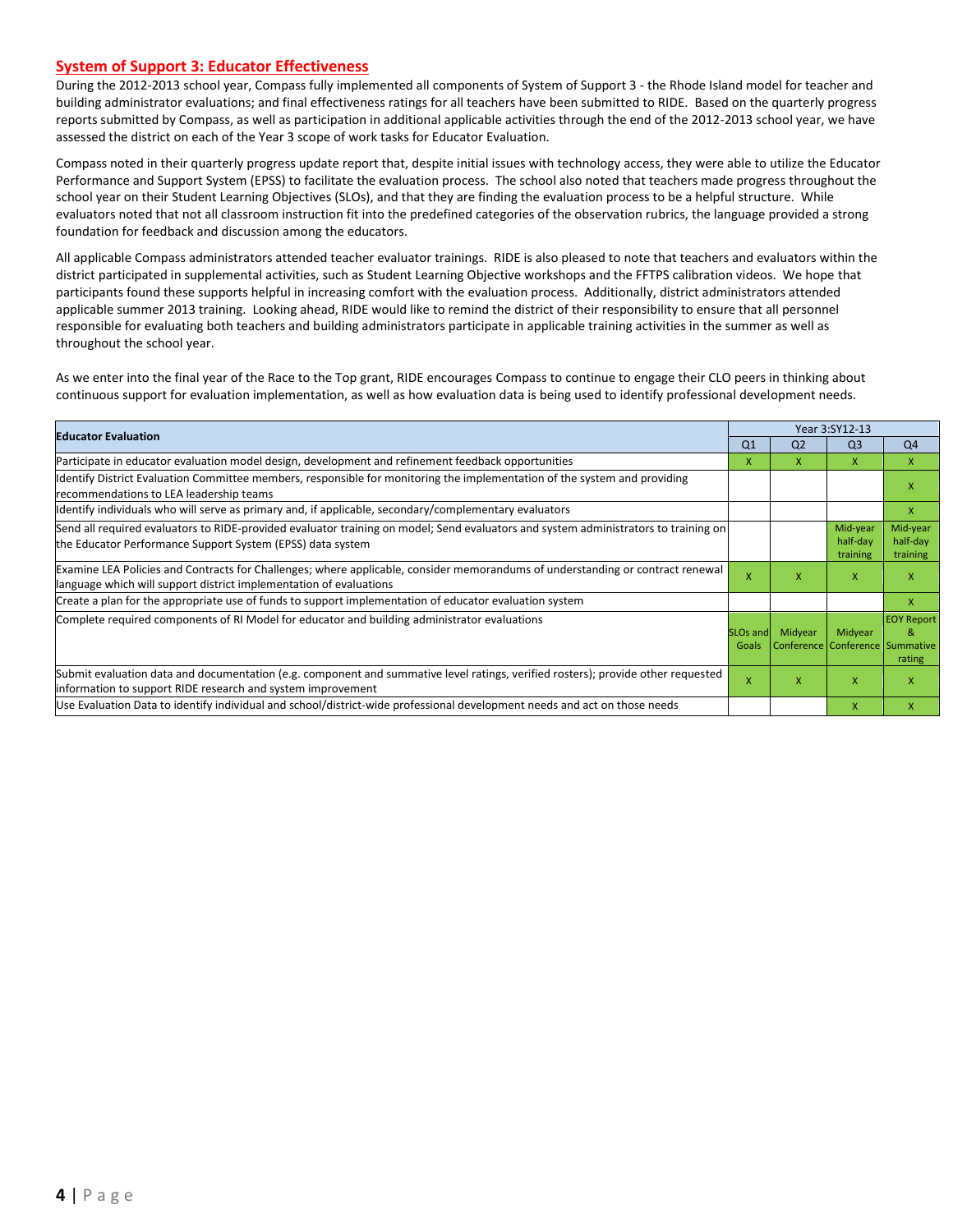#### **System of Support 4: Human Capital Development**

During the 2012-2013 school year, Compass did not have any new teachers; therefore, the district did not participate in the Beginning Teacher Induction program. Compass has continued their utilization of SchoolSpring for recruitment of staff on an as needed basis.

In the upcoming CLO sessions, RIDE looks forward to engaging in a deeper conversation around the revisions that Compass and other LEAs have made to their hiring policies, timelines, and processes in order to support broader human capital initiatives including recruitment of highly qualified and diverse candidates and providing data-driven induction support to beginning teachers.

| <b>Beginning Teacher Induction</b>                                                                                                                                                        |           |                |                |    |
|-------------------------------------------------------------------------------------------------------------------------------------------------------------------------------------------|-----------|----------------|----------------|----|
|                                                                                                                                                                                           | Q1        | Q <sub>2</sub> | Q <sub>3</sub> | Q4 |
| f applicable, recommend potential Induction Coaches to RIDE                                                                                                                               |           |                |                |    |
| Review and revise hiring policies, timelines and processes in order to support appropriate and timely projections for anticipated hires<br>requiring induction coach services             |           |                | ⋏              |    |
| Provide RIDE with list of beginning teachers who will receive Induction Coach support in a timely manner in order to ensure that all<br>beginning teachers have coaching                  | $\lambda$ |                |                |    |
| Participate in RIDE-provided information opportunities in order to learn about induction coach program                                                                                    |           |                |                |    |
| Provide feedback to RIDE on the development and integration of existing mentorship programs into a sustainable, instructionally-<br>lfocused state or district-wide Induction Coach model |           |                |                |    |

The contents of this report were developed under a Race to the Top grant from the U.S. Department of Education. However, those contents do not necessarily represent the policy of the U.S. Department of Education, and you should not assume endorsement by the Federal Government.